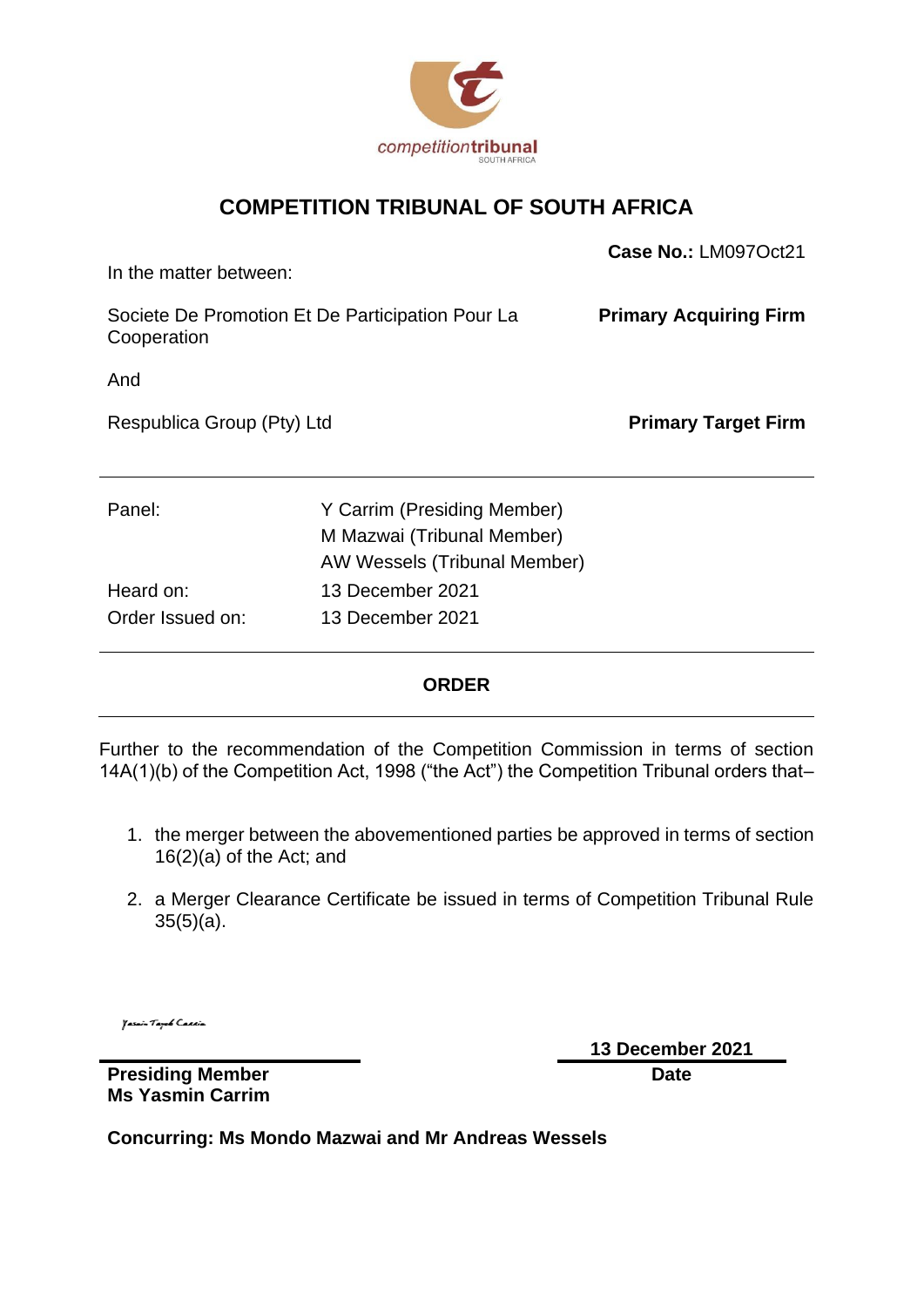

# **Notice CT 10**

## **About this Notice**

This notice is issued in terms of section 16 of the Competition Act.

You may appeal against this decision to the Competition Appeal Court within 20 business days.

## **Contacting the Tribunal**

The Competition Tribunal Private Bag X24 Sunnyside Pretoria 0132 Republic of South Africa tel: 27 12 394 3300 fax: 27 12 394 0169 e-mail: ctsa@comptrib.co.za

# **Merger Clearance Certificate**

**Date** : 13 December 2021

**To** : DLA Piper Attorneys

Case Number: LM097Oct21

Societe De Promotion Et De Participation Pour La Cooperation and Economique S.A (PROPARCO) And Respublica Group (Pty) Ltd

You applied to the Competition Commission on **08 October 2021**  for merger approval in accordance with Chapter 3 of the Competition Act.

Your merger was referred to the Competition Tribunal in terms of section 14A of the Act, or was the subject of a Request for consideration by the Tribunal in terms of section 16(1) of the Act.

After reviewing all relevant information, and the recommendation or decision of the Competition Commission, the Competition Tribunal approves the merger in terms of section 16(2) of the Act, for the reasons set out in the Reasons for Decision.

This approval is subject to:



 $x \mid$  no conditions.

the conditions listed on the attached sheet.

The Competition Tribunal has the authority in terms of section 16(3) of the Competition Act to revoke this approval if

- a) it was granted on the basis of incorrect information for which a party to the merger was responsible.
- b) the approval was obtained by deceit.
- c) a firm concerned has breached an obligation attached to this approval.

### **The Registrar, Competition Tribunal**

Tebogo Hpirle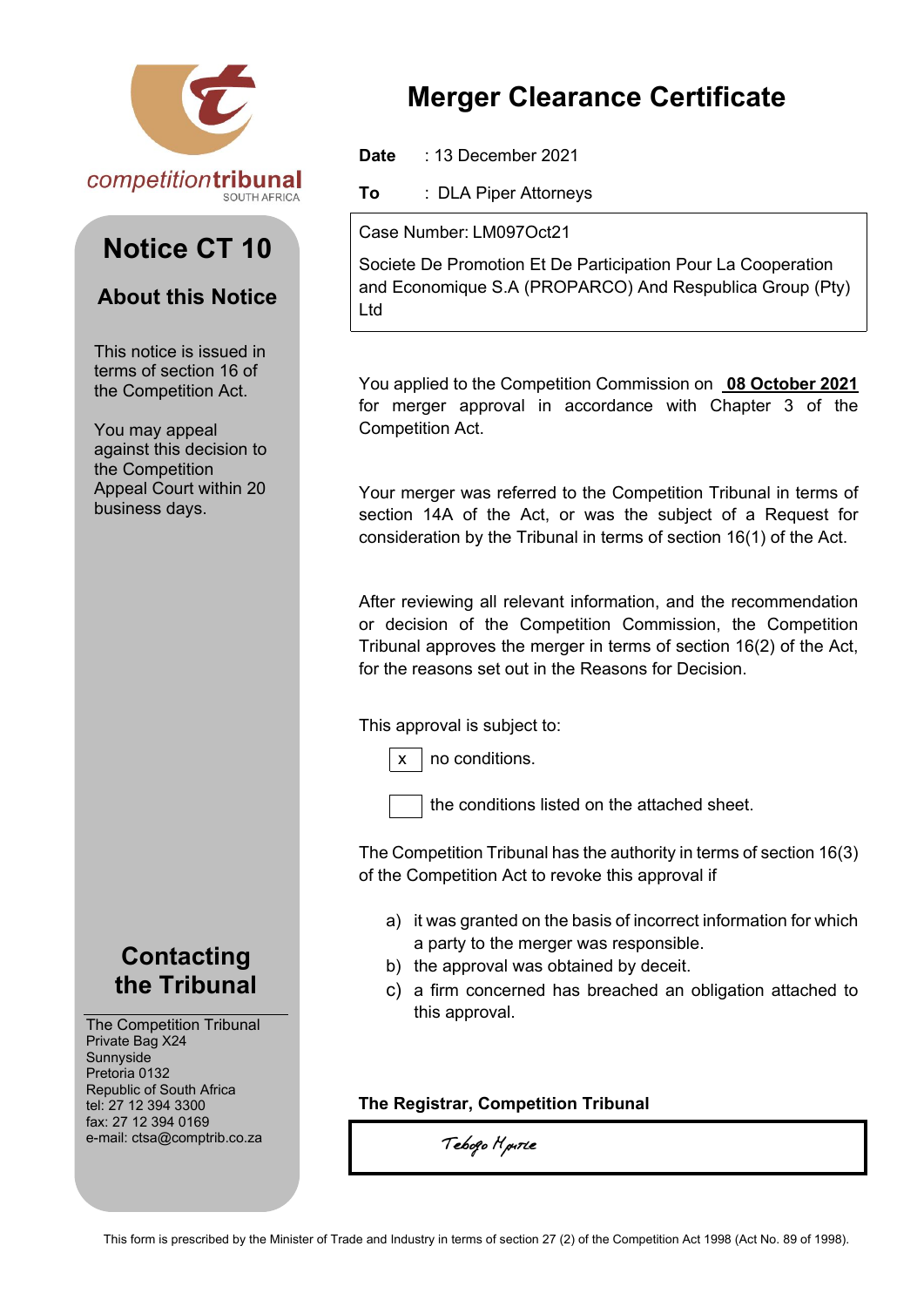

#### **COMPETITION TRIBUNAL OF SOUTH AFRICA**

**Case no: LM097Oct21**

**Societe De Promotion et De Participation Pour La Cooperation Economique SA** (Primary Acquiring Firm)

and

**Respublica Group (Pty) Ltd** (Primary Target Firm)

### **REASONS FOR DECISION**

- [1] On 13 December 2021, the Competition Tribunal unconditionally approved a large merger between Société de Promotion Et De Participation Pour La Coopération Economique S.A. ("Proparco") and a firm to be incorporated and jointly controlled by Bopa Moruo Fund II Proprietary Limited and RMB Ventures Four Proprietary Limited ("InvestCo"), and the Respublica Group Proprietary Limited ("RG").
- [2] In terms of this transaction, Proparco and InvestCo will be subscribing for newly issued shares of RG and will each hold between **of the issued shares of RG upon** completion of the transaction. Thus, both Proparco and InvestCo will exercise control over RG.
- [3] The International Finance Corporation ("IFC") will also subscribe for shares in RG and will also hold between of the issued shares of RG upon completion of the proposed transaction. We note that while the IFC is acquiring similar shareholding in the Target Firm as Proparco and InvestCo (the other acquiring firms), the IFC is not listed as an acquiring firm. In this regard, the merging parties submitted that based on the IFC's Articles of Agreement referenced in the Article III Notice, the IFC is not required to seek approval in its acquisitions within South Africa. This is an agreement that the IFC has with the South African Government, governed by National Treasury.